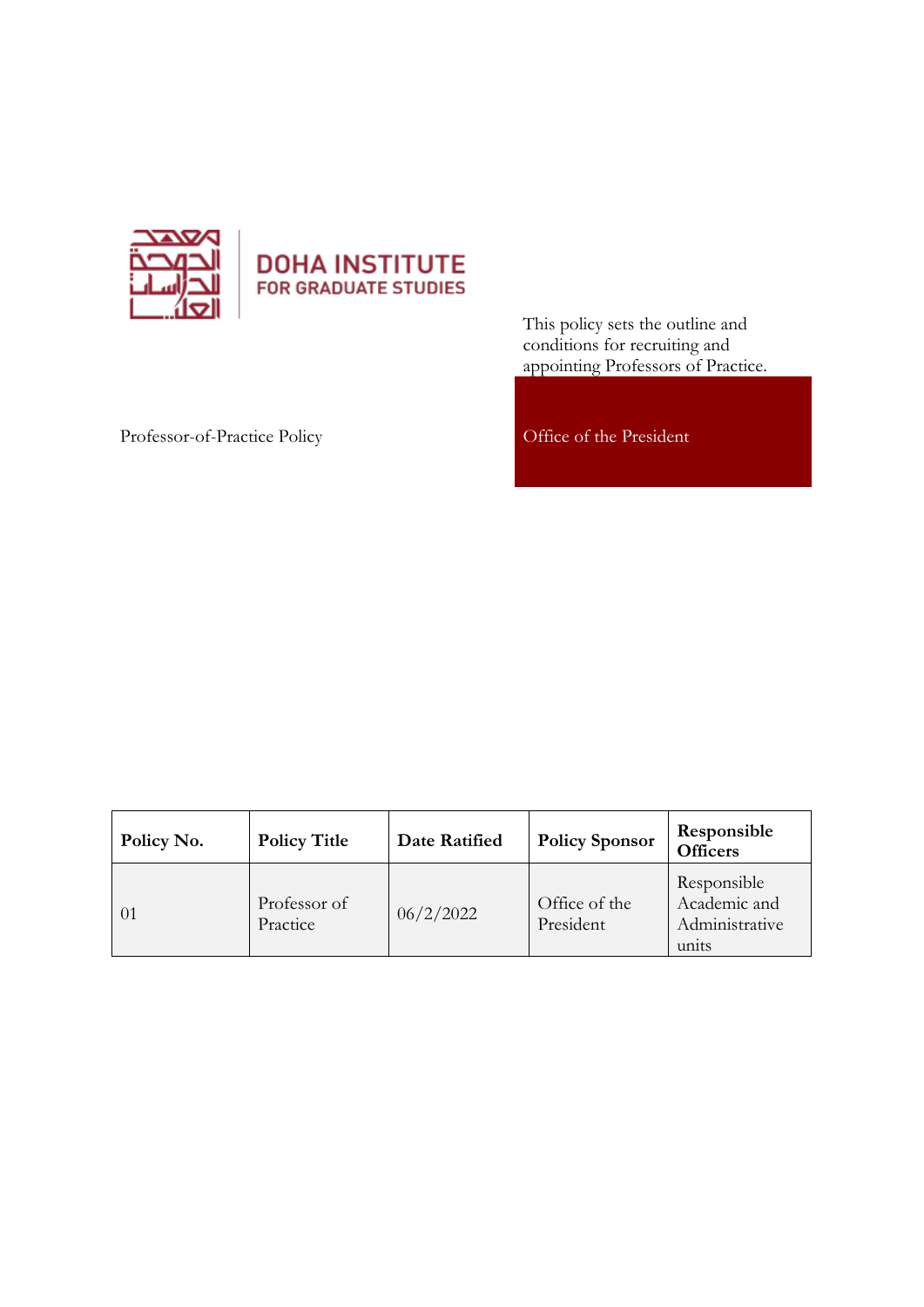## **Academic Policies**

## **Professor-of-Practice Policy**

## **1.0 Definition:**

**Professor-of-Practice (PoP):** A Professor-of-Practice is a recognized member of the Doha Institute for Graduate Studies' (DI) faculty ranks who is appointed for distinguished professional experience, and who has a demonstrable track record of extensive and exemplary applied skills in a related sector or business. In lieu of an academic and scholarly background typical of regular research-track professors, a Professor-of-Practice is appointed on the basis of unique, practical contributions within a given field. The PoP's unique professional talents, distinctive field experience and network of professional contacts serve to benefit students and enhance their practical skills.

## **2.0 Policy Purpose:**

The roles and contributions of Professors-of-Practice (PoP) at academic institutions are becoming increasingly important and widely adopted, particularly in disciplines that have vocational and practical dimensions requiring professional expertise. The Doha Institute for Graduate Studies offers several graduate programs under both of its Schools which can benefit from a faculty complement comprised of research-track professors as well as Professors-of-Practice who teach the skills and competencies of a given profession, oversee internships and capstone projects, and provide career advising. This policy sets the guidelines for instituting such a position at the DI.

## **3.0 Policy Scope:**

This policy applies to the following academic programs: (Human Rights, Journalism, Media Studies, Conflict Studies and Humanitarian Action, Critical Security Studies, Social Work, Clinical Psychology, Public Administration and Public Policy), for which the hiring of faculty as Professors-of-Practice has been approved by the Provost.

## **4.0 Policy Statements:**

## **General Criteria and Appointment**

- 4.1 The PoP model ought to be clearly integrated within a program's mission, mandate, goals, and learning outcomes.
- 4.2 A Professor-of-Practice shall be appointed at DI for the purpose of supporting learner attainment of established Program Learning Outcomes (PLO) by assuming the following:
- 4.2.1 A teaching load.
- 4.2.2 Engaging in highly applied components of the program.
- 4.2.3 Assisting students with capstones and applied research projects.
- 4.2.4 Leading creative projects that enhance the outputs of the program.
- 4.3 A Professor-of-Practice shall benefit from the privileges awarded to his/her research-track faculty peers, inclusive of voting rights.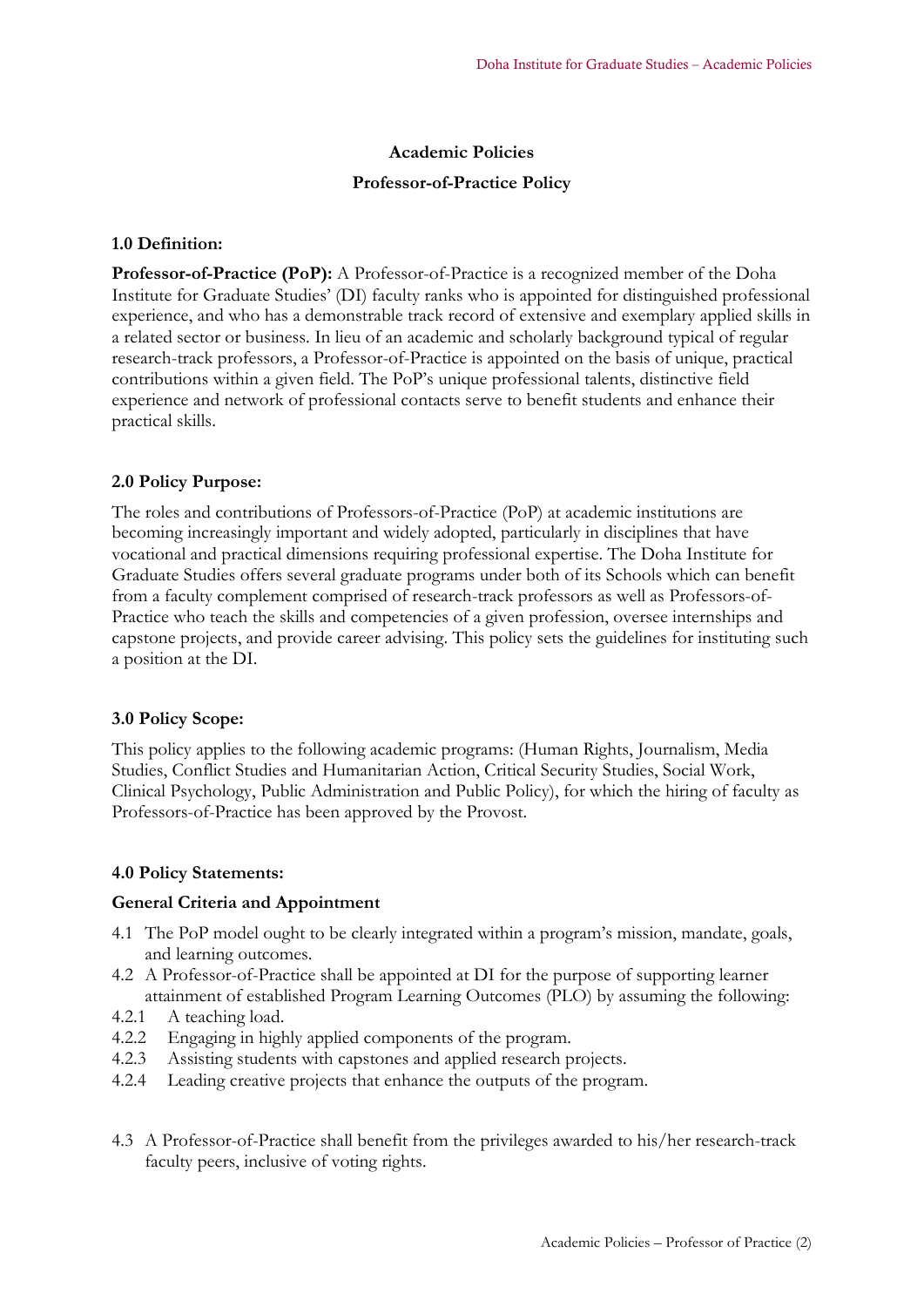- 4.4 A Professor-of-Practice is a one-rank appointment and will be awarded based on years of professional experience, contributions to respective industries, the type and level of organizations previously worked for, and academic degrees. It could be a visiting, adjunct or regular appointment depending on need and mutual agreement.
- 4.5 Individuals appointed as PoPs shall be hired depending on qualifications, level of expertise, and professional background. Additional experience within academia, in particular teaching experience in recognized universities within the professional's field of expertise, will be considered a definite asset.

## 4.6 A PoP shall:

- 4.6.1 Have a terminal graduate or professional degree in the field (or a related field), and professional certification(s), if relevant. Any appointment without the relevant terminal degree or a professional degree in the field shall be certified by the program as appropriately credentialed for the applicant's particular instructional assignment in accordance with guidelines for the program's accreditation requirements and DI policies and procedures.
- 4.6.2 Be a successful and effective practitioner, with significant professional experience in the given field. Reported years of professional experience shall be considered for appointment purposes; however, minor professional roles, or time spent with very small organizations, may not be considered at the same level as more substantive professional experience. Ultimately, for appointment purposes, hiring committees shall determine whether all reported years of professional experience should count equally toward a given applicant's professional experience record.

## **Duties and Contributions of Professors-of-Practice:**

## Teaching:

- 4.7 A PoP shall be hired for his/her professional expertise in the given industry/field. This expertise is expected to benefit DI students by providing support in the attainment of Program Learning Outcomes (PLOs) and the fulfillment of program goals.
- 4.8 A PoP's teaching load shall be equivalent to the regular member of staff, unless otherwise determined by the Provost in consultation with the School.
- 4.9 A PoP shall be expected to provide effective, practice-oriented instruction in areas that supplement teaching provided by traditional, research-oriented faculty. He/she shall demonstrate the ability to provide students with a deeper understanding of the practical application of a particular field of study and to promote the integration of academic scholarship with practical experience.
- 4.10A PoP shall be expected to remain active in his/her profession in ways that contribute to his/her hands-on workload assignment at the DI. This may include through serving in technical and professional societies and associations and similar activities, and maintaining professional licensure, where relevant.
- 4.11A PoP shall be expected to supervise and/or serve on Capstone Project Committees.
- 4.12A PoP may be assigned to supervise or serve on thesis committees as requested by the Head of Program if he/she holds a terminal degree or has demonstrated fluency in theoretical and methodological foundations.